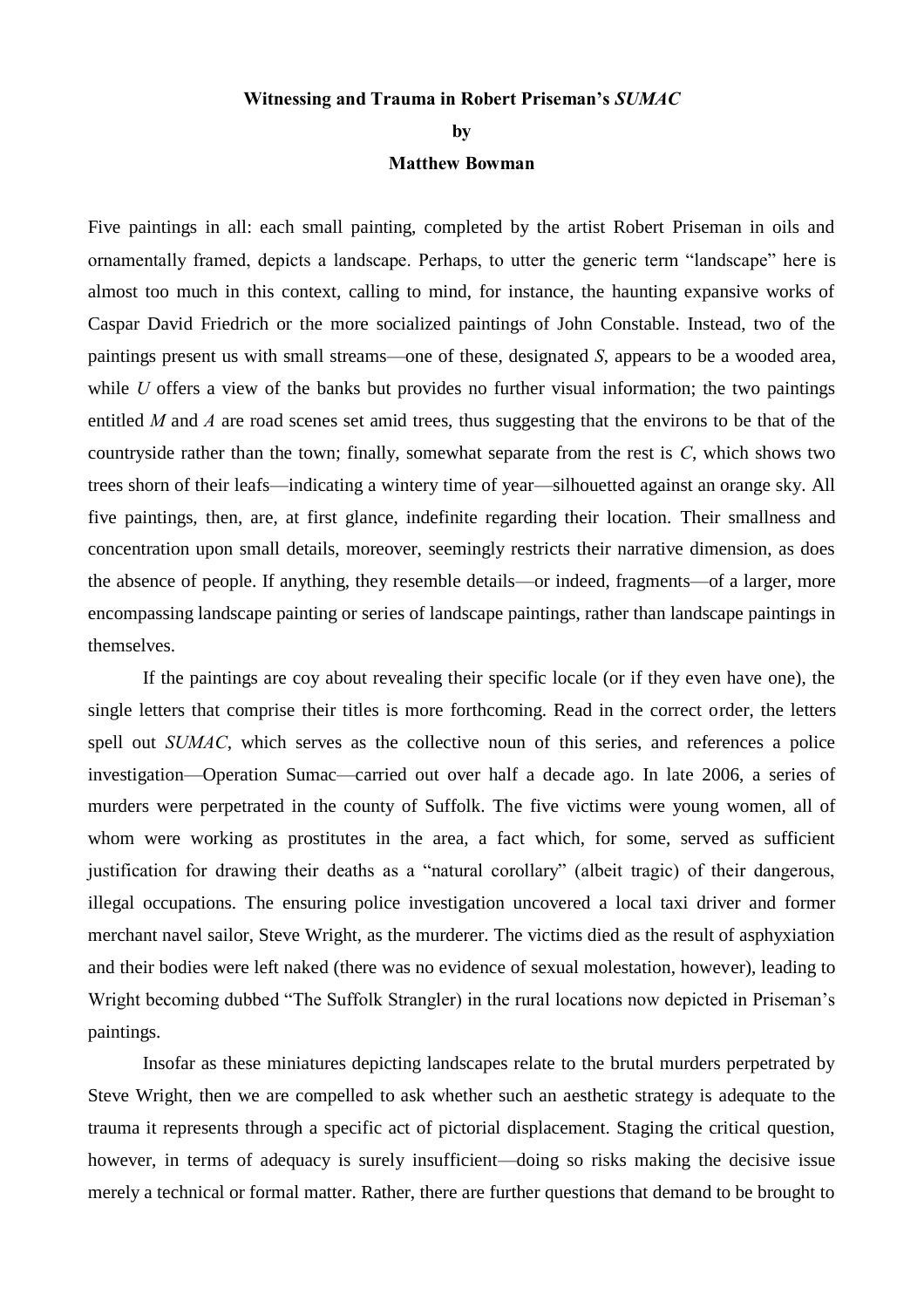the fore: questions of the particular responsibilities that should be borne by the artist in the face of the wanton murder of others and of the representability of trauma *tout court*. Thus, then, not only or simply a question of "is this the most appropriate way to document a tragic series of events?" but also "*should* the artist engage in these kinds of issues?" and "is it possible to represent trauma at all?" (responding that artists have often freely sought to engage such weighty subjects is not evidence that they should or, more pertinently, that they can).

The artistic strategy under discussion here is less common within painting. Rather, the field of photography has been much more commonly associated with traumatic representation—whether we are speaking of collective or personal trauma—than painting has. On this score we can't sidestep the massive influence of Walter Benjamin's "Little History of Photography" and Roland Barthes *Camera Lucida* upon theories of trauma within photographic discourse. These texts have been repeatedly and extensively analysed, but it bears mentioning in this context Benjamin's famous commentary upon the Dauthendey portrait photograph in which he writes: "No matter how artful the photographer, no matter how carefully posed the subject, the beholder feels an irresistible urge to search a picture for the tiny spark of contingency, of the here and now, with which reality has (so to speak) seared the subject, to find the inconspicuous spot where in the immediacy of that long-forgotten moment the future nests so eloquently that we, looking back, may rediscover it." <sup>i</sup>Similarly projecting future death as something implicit but determinative within the photograph, Barthes argued that these frozen images contained a temporality marked my mortality. As he famously wrote, the photograph of the manacled Lewis Payne—awaiting execution for his attempted murder of W. H. Seward, the US Secretary of State in 1865—evinces a peculiar conjunction with time and mortality: "He is dead and he is going to die" Rather than seeing this conjunction as distinct to this image alone, Barthes comments that it is shared by all photographs: "In front of the photograph of my mother as a child, I tell myself: she is going to die: I shudder, like Winnicott's psychotic patient, over a catastrophe which has already occurred. Whether or not the subject is already dead, every photograph is this catastrophe."<sup>ii</sup>

Photography's peculiar historicity, its indexical connection to a particular time and place, combined with the sheer contingency and transitoriness of that time and place, allows it to become a medium that is indelibly traumatic. In his book *Spectral Evidence*, Ulrich Baer examines two photographs taken by two different photographers. Both *Sobibór* (1995) by Dirk Reinartz from his photo-book *Deathly Still: Pictures of Former Concentration Camps* and an untitled image from Mikael Levin's *War Story* (1997) which depict markedly similar scenes: overgrown clearings, completely unpopulated with no extant architecture, plain overcast skies rendered starkly in black and white.<sup>iii</sup> That these two photographs show former concentration camp locations isn't immediately obvious. Instead, their usage of landscape pictorial traditions and the lack of visual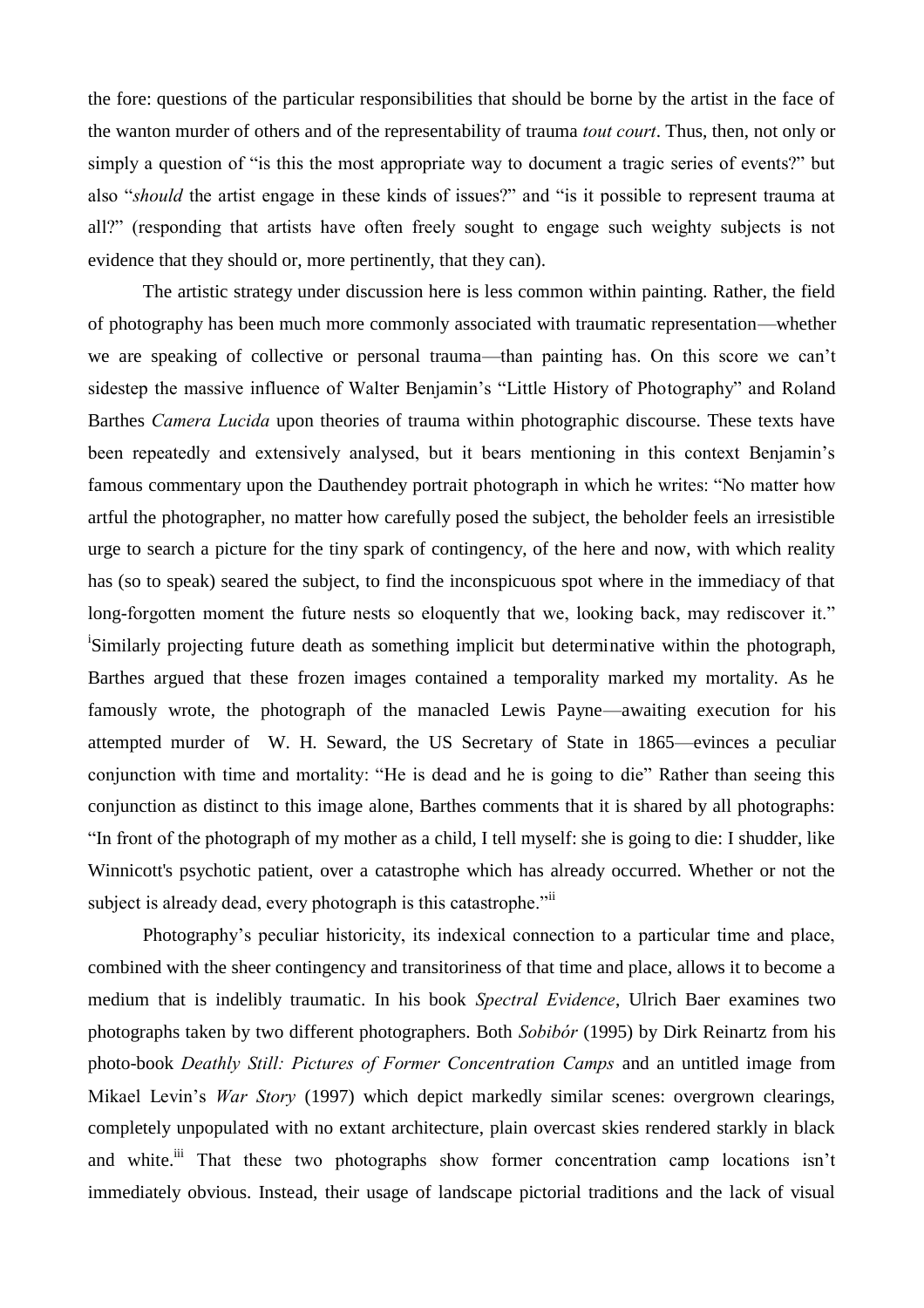clues displace their documentary evidence. Although *knowing* here might rely upon contextual historicist awareness—that is to say, an extra-visual knowledge—Baer's interest stems from perceiving the power of these works as emanating from an altogether source. For Baer, their evidentiary power coincides not with contextual reconstruction but from the very *absence* of visual historical markers. At stake here isn't the "banality of evil" as metaphorically replicated by the quotidian ordinariness of the landscape in the photographs; rather, it is the emptiness of the landscape, its refusal to represent, that testifies to the sheer unrepresentability of the Holocaust. Thus, that which evades representation and the negation of representation becomes paradoxically the most adequate representation of historical trauma.

While the correspondences between these photographs and Priseman's SUMAC paintings are plain, various factors disclose that we shouldn't erase their specific differences without further analysis. Firstly, there is a question of medium. For Benjamin, Barthes, and Baer, the traumatic kernel is the outcome of qualities peculiar to the photographic medium even though they foreground different temporalities (so that Benjamin and Barthes project the *future* trauma from the present of the photograph, whereas Baer uncovers the *historical* trauma from the present). It would appear on that basis, then, that painting doesn't possess the same intrinsic relation to the traumatic event. Secondly, there is an awkward question of the scale of tragedy: can we straightforwardly equate the millions that were brutalized and executed in the Nazi camps with the deaths of five women at the hands of one killer? To ask such questions of Priseman's *SUMAC* isn't to do these works a disservice by demanding a near-impossible historical and ethical standard. On the contrary, it might be argued that Priseman's oeuvre has regularly compelled such questions as we can tell from his various suites of pictures such as *No Human Way to Kill* (2007-2008) and his Holocaustaddressing *Nazi Gas Chambers: From Memory to History* (2008-2009).

And indeed, through looking at these other paintings we quickly notice how concerned Priseman is to generate typologies of space. Eschewing any self-consciously expressive brushwork, Priseman seems both to depict spaces in a manner that refuses traces of subjectivity as a means of highlighting the objectivity of quasi-photographic visual qualities in his painting, on the one hand, and to allow himself to be drawn to spaces that possess some degree of psychical disturbance. Taken together, the two aspects reveal a dynamic of "witnessing" in Priseman's paintings that seeks to uncover the invisible stain of trauma. But if we are to speak of witnessing, then we must necessarily ask who is the witness here and what responsibility of testimony befalls them. Presenting us with views of rural Suffolk, the obvious art-historical predecessor to *SUMAC* would be the paintings of John Constable. To that extent, we might assume that part of Priseman's fascination with these crime scenes resides within the perversion of what is locally known as "Constable Country" which proposes a rather different twist to what John Barrell referred to as "the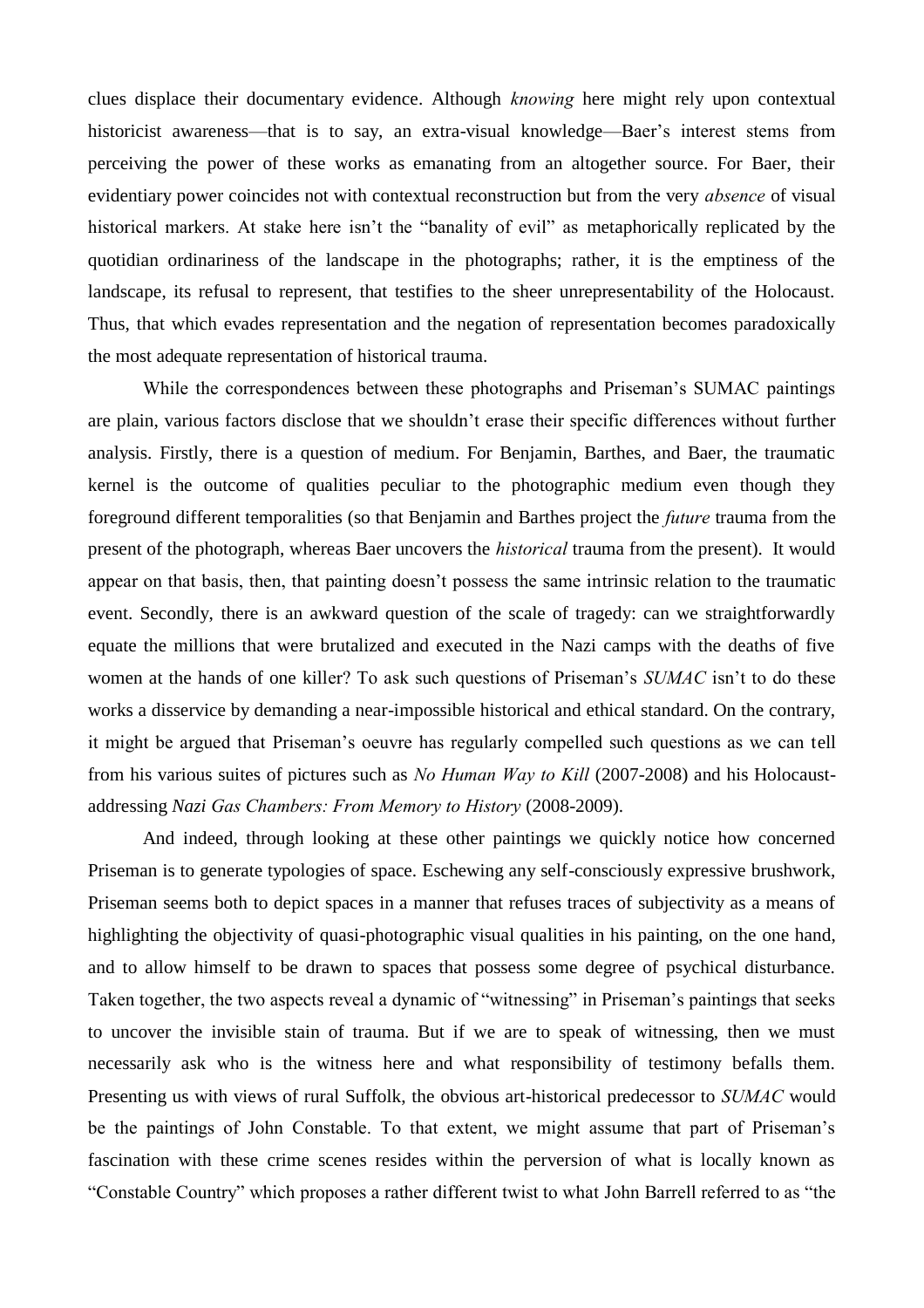dark side of the landscape" vis-a-vis the rural scenes depicted by Constable, Thomas Gainsborough, and George Morland.<sup>iv</sup> It is as if Constable's pictures are now haunted by the murders to happen later on. Yet while Barrell illuminated the plight of the rural poor in these paintings, thereby establishing their evidentiary status, to my mind we need to look across the channel for a body of work that corresponds more proximately with the model of witnessing that I'm suggesting is present in Priseman's oeuvre in general and *SUMAC* in particular. That is to say, we must turn to the example of Caspar David Friedrich.

As Joseph Leo Koerner argues in his perceptive study of Friedrich, the significance of his paintings relates to the recurrent thematization of looking and experiential cognition that underscored his pictorialized Romanticism. Unlike Constable, arguably, Friedrich is less directly concerned with mimetically recreating through paint the landscape than he is with recording his experience of the landscape, especially that experience when confronted with specific sensory limit conditions answerable to Immanuel Kant's formulation of the sublime. Such thematic treatment of looking is evident through the frequent presence of single figures and very small groups of people in the foreground of the canvas. Nearly always seen from behind, the *Rückenfigur* (the name given to Friedrich's turned away figures) is explicitly gazing at the scene before him or her. But if the people depicted in Friedrich's paintings stage looking, then it's important to remark that they actively *prefigure* the act of looking the viewer carries out in beholding the painting. With their backs turned towards us, they look more or less at the same sublime landscape as we do. Their concentrated act of looking that we "see-in" thus becomes an invitation for us, as beholders of the painting and the world itself, to contemplate our own acts of looking. Referring to Friedrich's *The Monk by the Sea*, Koerner writes concerning the *Rückenfigur* of the monk: "[the monk] does not explain or mediate the picture's meaning, but only repeats the picture's essential deferment of meaning; or that he emblematizes the subject *of* landscape as the subject *in* landscape; or that he is a mirror of myself, who is at once forced and unable to constitute the picture's true subject."

We might contend, then, that Friedrich's paintings and the manner that they thematize subjective experience serves as an historical analogue of Priseman's paintings and his call to witnessing. And indeed, these two artists complement one another suitably: Friedrich apprehends within the genre of landscape after Kant's revolution in philosophy the necessity of dealing with the near unrepresentablilty of the sublime, whilst Priseman apprehends within the genre of landscape after the Holocaust and the necessity of the near unrepresentability of traumatic historical experience. The proposed comparison with Friedrich's paintings, however, may ring as somewhat misleading. After all, there is no *Rückenfigur* here for us to synchronize our looking with. Moreover, if the boundlessness of the sublime was the ultimate test of experience for the Romantics, then the partial views offered by *SUMAC* point in a very different direction. Instead of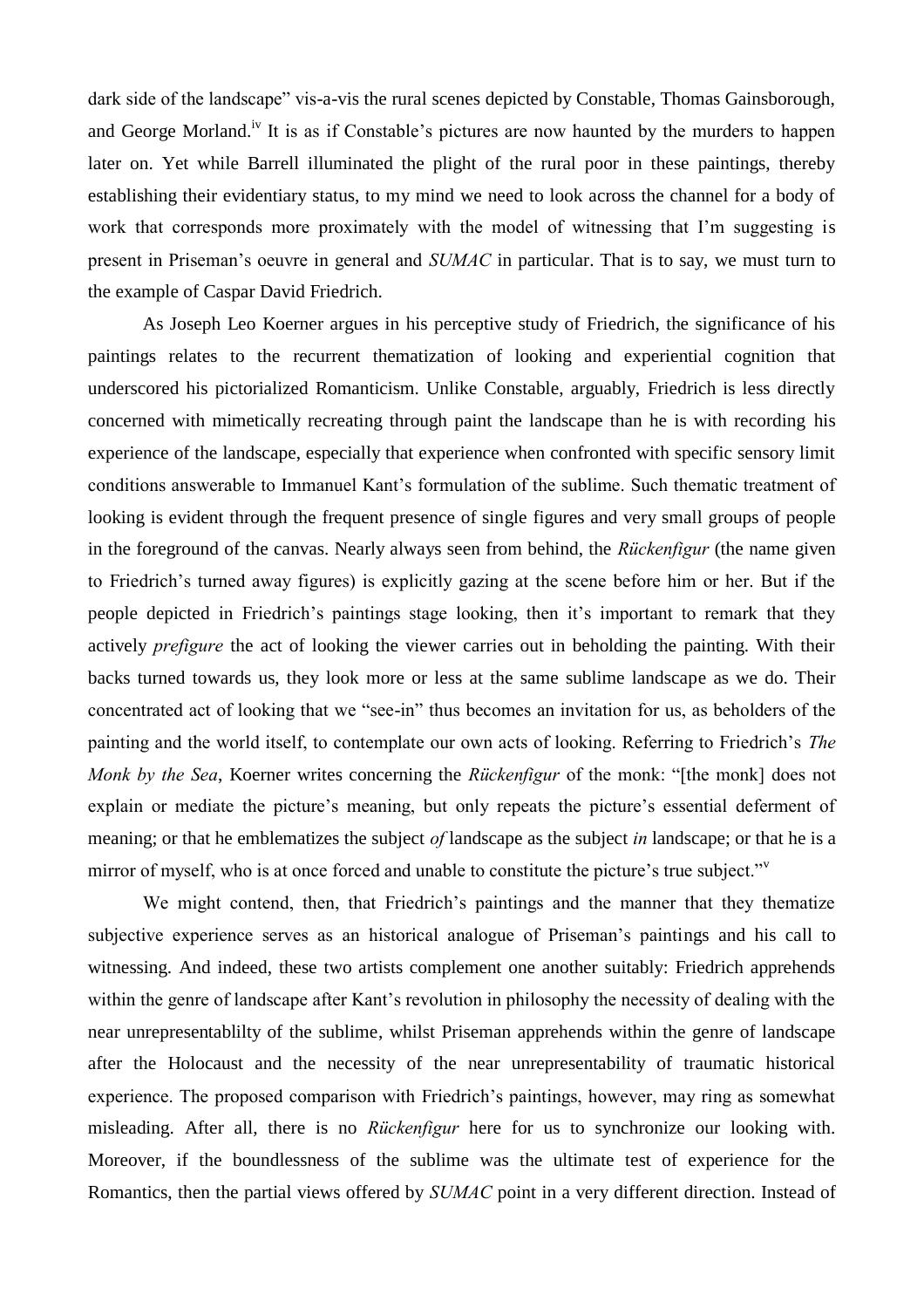the immensity of earth and sky, the mountains breathtakingly shrouded in mist, or the sea transformed into sheets of ice, Priseman offers us a view of a stream seen as if from too close a distance. There are hints of Friedrich in *SUMAC*, but the transition from Friedrich to Priseman is tantamount to a transition from the landscape to the detail.

But this is very much to the point. The small scale of the *SUMAC* pieces engenders a very different relationship to the beholder not just by setting aside notions of the sublime that are prevalent in Romanticism and in landscape painting more generally but also use that smallness to draw the beholder physically closer to each canvas. While our tendency is to initially step back from a Friedrich painting in order to encompass it within our field of vision, the deliberate smallness of Priseman's *SUMAC* compels the viewer to reduce their distance between themselves and the painting so as to inspect them with the care required. To that extent, our inspection surely resembles on some level the exceptionally close scrutiny carried out by the police and forensic teams after the discovery of each victim. Seeing from close-up, we are effectively searching for the telltale traces of murder even if the bodies or signs of the Wright's presence—footprints, broken twigs, for example—are not present within the landscape scene. The smallness of each painting, moreover, means that they could potentially be held in the hand, brought close to the eyes, turned this way and that, thereby facilitating an extremely high degree of forensic examination. And therefore, we find our own looking thematized, albeit in manner very different to that of Friedrich, and to very different ends. There are no subjects *in* Priseman's *SUMAC* landscapes, but we are nonetheless the subject *of* those landscapes.

That would perhaps be a good place to end if it weren't for the ethically problematic issue of seeing ourselves as the subjects *of* Priseman's *SUMAC*. Surely, we might worry, it is the victims— Tania Nicol, Gemma Adams, Anneli Alderton, Annette Nicholls, and Paula Clennell—that are the subjects *of* these Suffolk landscapes, not us. And worse, is there not the danger that in comprehending ourselves as the subjects *of* those landscapes we deny the victims' personal histories, their tragic fates, thus metaphorically killing them a second time? But this would be, to my mind, to misconstrue our role in this. Through becoming the subject *of* these landscapes we do not replace the subjecthood of the victims, rather we are called forth as witnesses of their deaths, to remember when the physical traces have eroded and memory has faded. And if our ethical responsibility as beholders is one of empathy for the victims that has been triggered by how Priseman thematizes looking and witnessing of a trauma that is not represented—that cannot be represented—through documentary evidence, then the stake of these paintings *as* landscape paintings is rather different from what we normally expect. As I have contended, despite their geographical proximity to "Constable Country," it is the works of Friedrich rather than Constable that provide the more accurate predecessor to Priseman's enterprise within the landscape tradition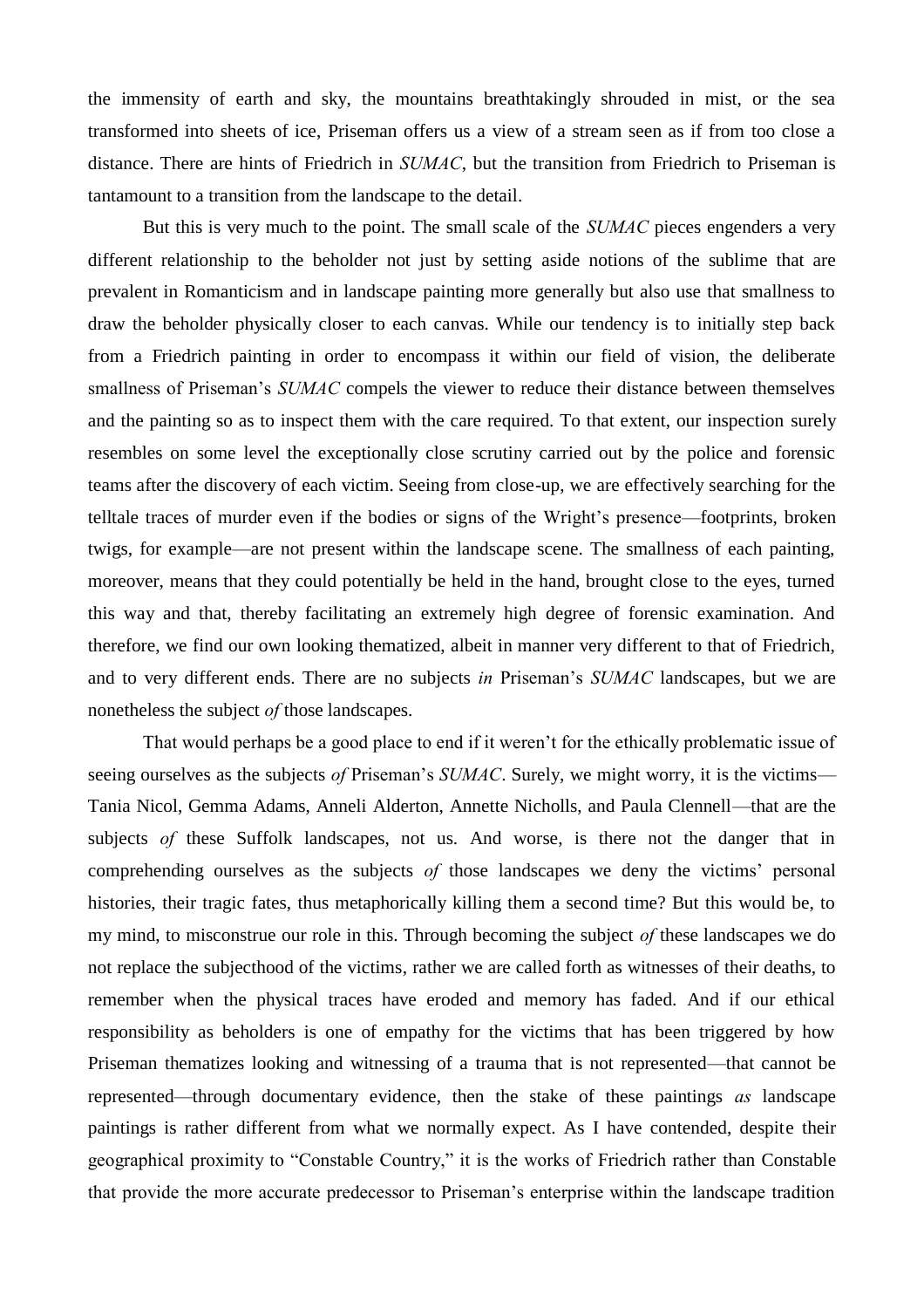insofar as Friedrich's landscapes correspondingly emphasize the constitutive role of experience, thereby consequentially rendering his landscape paintings studies of subjectivity. And yet, it seems possible to make a stronger although potentially counterintuitive claim. Out of all the genres within the history of art it is portraiture that is most commonly taken to emblematize subjectivity. Given that, as we have seen, Priseman problematizes mimetic representation, it strikes me that we can plausibly argue that *SUMAC* is not simply a series of landscape paintings that thematize witnessing. On the contrary, they are non-mimetic portraits of the five victims, and, *as* portraits, we are enjoined to become witnesses of those victims as person to person.